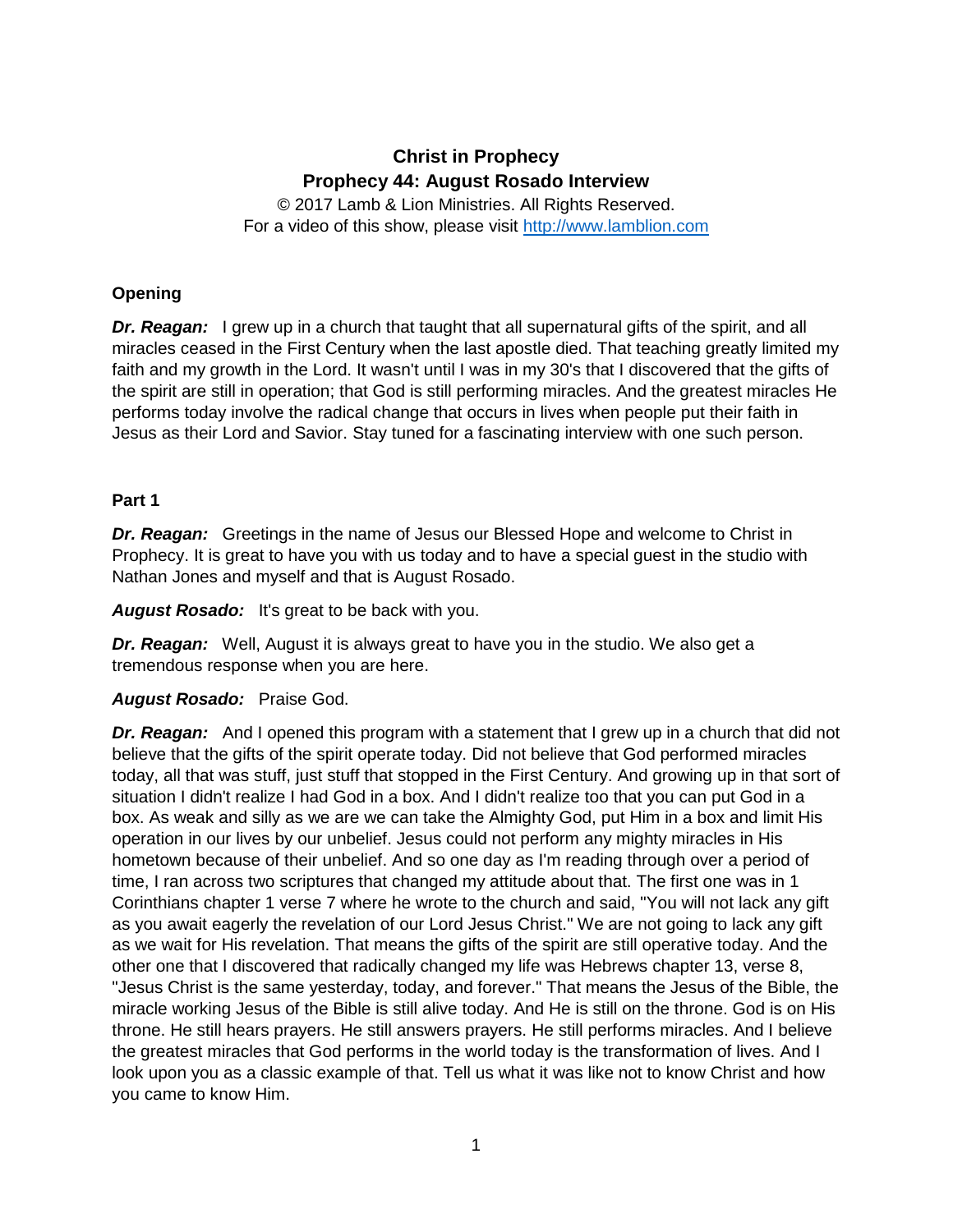*August Rosado:* Well you know Dr. Reagan when I came to faith in Jesus Christ 28 1/2 years ago, April 22, 1988, 10:49 AM, on a Thursday morning.

## *Nathan Jones:* Whoa, ok.

*August Rosado:* I remember it like it just happened yesterday. Prior to that salvation experience, I mean I come from a family of 14. Well there's only six of us left today because the rest of them are dead due to prostitution, drugs, alcoholism. And if someone did not care enough to share the Gospel of Jesus Christ with me on that day--

*Dr. Reagan:* You'd probably be dead now.

*August Rosado:* --I'd be six feet underground right now. But prior to that my whole life consisted of partying every single day. Drinking, selling drugs, that was my life. That's all I knew until it took a death in my family, one of my older brothers died of a drug deal gone bad. And the night after his funeral I walked home absolutely inebriated. But I remember looking up into the sky and this is exactly what I said, God answered the prayer of an unsaved man on his way to Hell, I looked up into the sky and I said, "God if you are really there then prove to me that you are really there." And the next day at work with a hangover and a half, I'm not proud of that. Some guy got transferred from another animal shelter that he was working at and I was supposed to train this guy. He comes in singing, whistling, singing songs about Jesus. I said, "What in the world is this guy's problem?" And it was right at lunch break he looked at me and said, "August, I need to ask you a question." I said, "What?" He said, "If you were to die right now would you go to Heaven or Hell?"

#### *Nathan Jones:* Wow.

*August Rosado:* No one has ever asked me a question like that before, nobody.

*Dr. Reagan:* Got you attention, huh?

*August Rosado:* Got my attention and then some. And I said, "No, I don't have any idea." He opened his Bible to John 3:16, we all know that passage, "For God so loved the world that He gave His only begotten Son, that whosoever believes in Him should not perish but have everlasting life." He put my name in that verse. "For God so loved August, that He gave His only begotten Son."

## *Dr. Reagan:* Oh, my.

*August Rosado:* He personalized it. "That if August would believe in Him, August would not perish or go to Hell, but August would have everlasting life." Right there and then. I mean if the gifts of the spirit are not today, then the Holy Spirit went out of business a long time ago.

*Nathan Jones:* Amen.

*August Rosado:* Right at that very day, April 22, 1988.

*Nathan Jones:* Who trained who then?

*August Rosado:* What is it?

*Nathan Jones:* Who trained who then because you were supposed to train him, and he trained you to give the Gospel?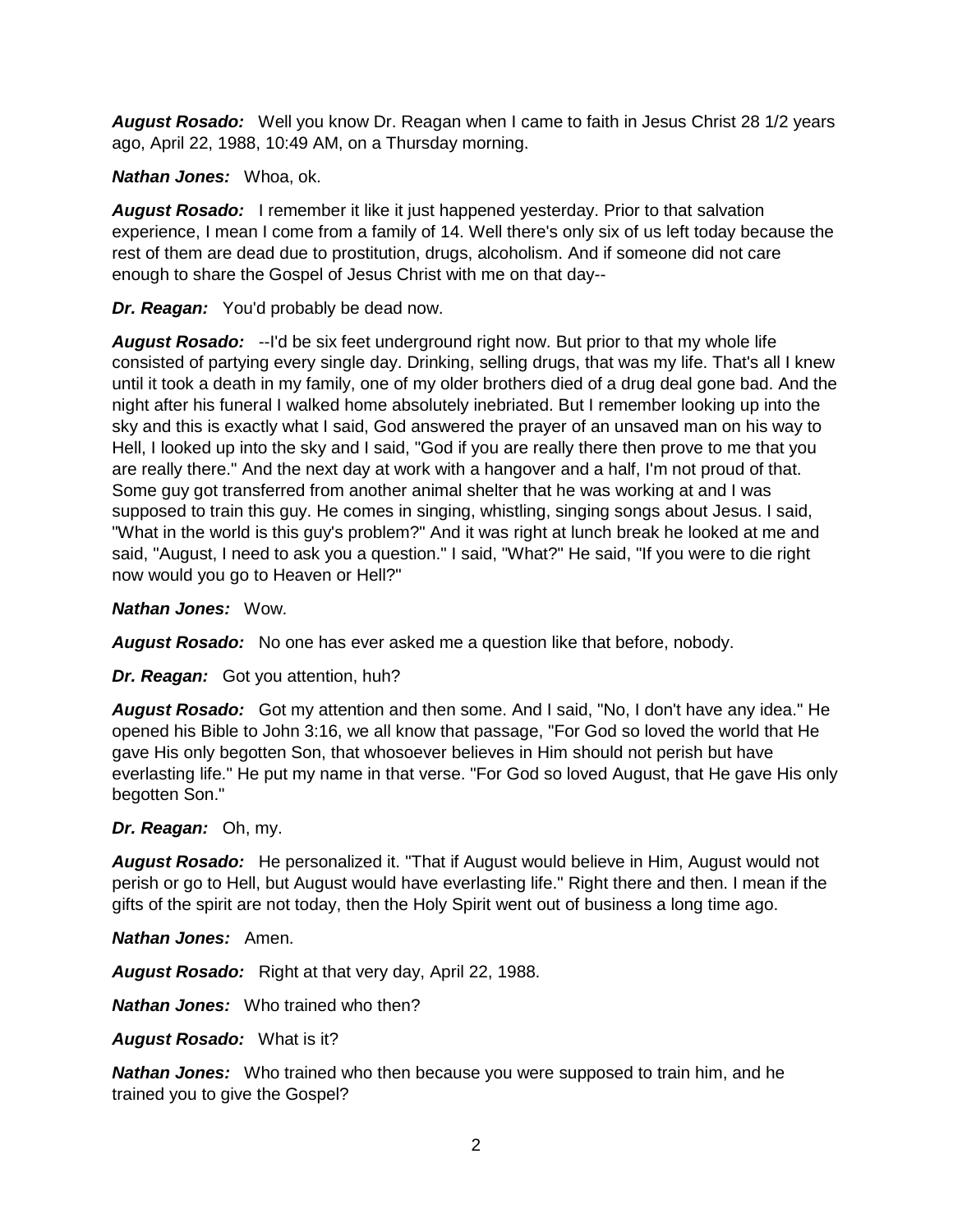*August Rosado:* He trained me, he schooled me that day.

*Nathan Jones:* He schooled you that day.

*August Rosado:* He schooled me that day. And right at that very day I got on my knees with all those barking animals, I got on my knees and I trusted in Jesus Christ as my personal Savior.

*Nathan Jones:* Praise the Lord.

*Dr. Reagan:* And where was all of this taken place because you have got a rather unusual accent to us here in Texas.

*August Rosado:* Well if some of you don't know that is New Bedford, Massachusetts.

*Nathan Jones:* Yeah.

*August Rosado:* So, there's where my Yankeeism comes from.

*Dr. Reagan:* You going to park the car in Highland yard.

*August Rosado:* Park the car in Highlands, exactly. Exactly. But man when I punched out that day.

*Nathan Jones:* Wow.

*August Rosado:* He said, "Let me give you are ride home." And I said, "Nah, I want to walk home." I said, "This is awesome."

*Nathan Jones:* Wow.

*August Rosado:* This is great. The Holy Spirit was working. Nathan that reminds me of 2 Corinthians 5:17, "If any man be in Christ he's a new creature, creation."

*Dr. Reagan:* Yeah.

*August Rosado:* "All things are passed away, behold all things become new."

*Nathan Jones:* You came in one August, and you left another August.

*August Rosado:* You've got that right, brother.

*Dr. Reagan:* And did you start looking for a church immediately?

*August Rosado:* Well the guy that led me to the Lord said, "I want to introduce you to my pastor."

*Dr. Reagan:* Ok.

*August Rosado:* And I said, "That would be awesome." So I go home and of course you know Patty and I were not married then.

*Dr. Reagan:* Yeah.

*August Rosado:* You know we had two kids out of wedlock. We weren't married, and really didn't care about being married.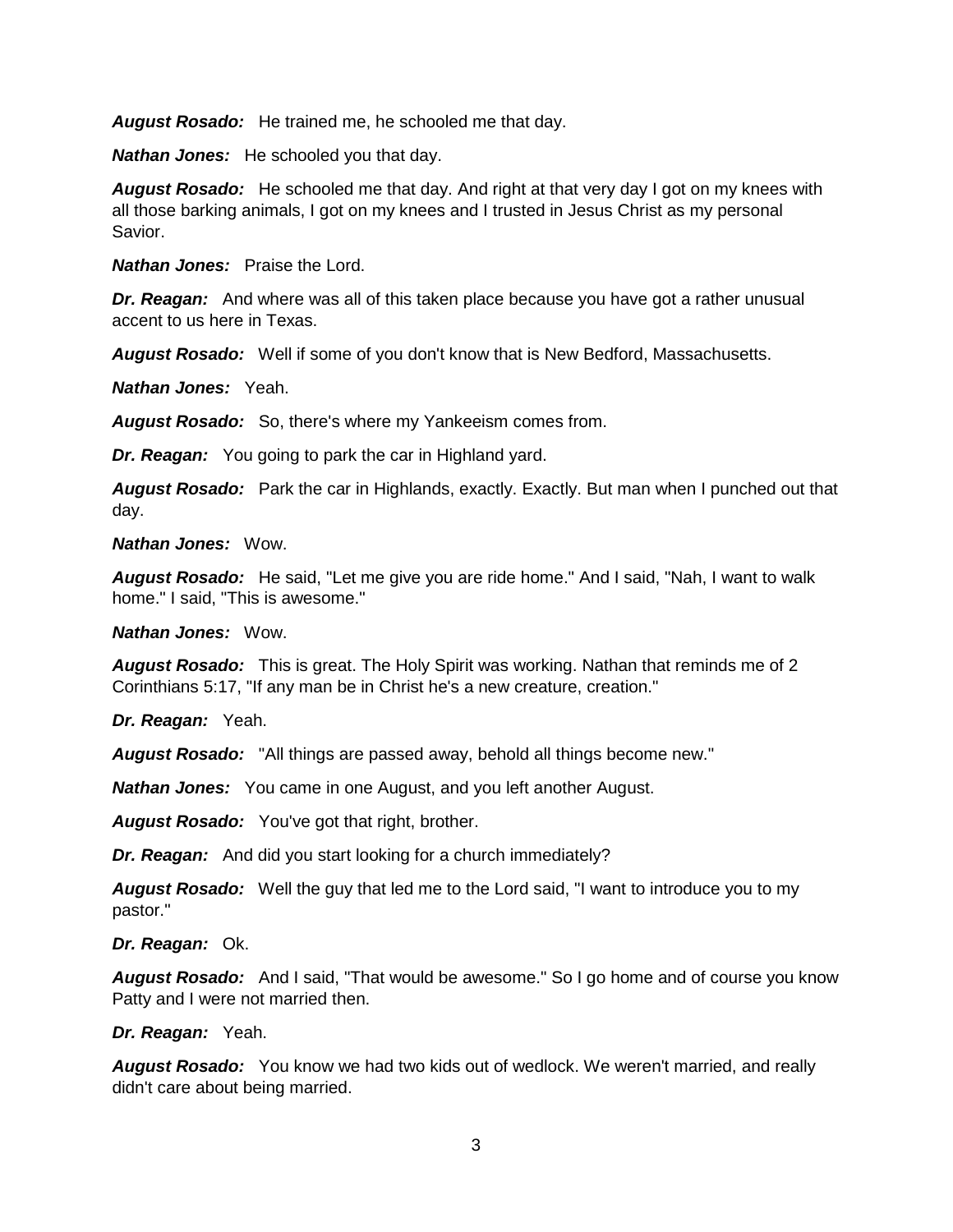*Dr. Reagan:* You didn't even know there was anything wrong with that.

*August Rosado:* I thought, you know we lived together long enough, common law marriage and you know all that, whatever. And so I go home and I say, "Patty, something amazing happened at work today!" And she said, "Let me guess you got a raise?"

## *Nathan Jones:* Better.

*August Rosado:* I said, "You don't know the half of it." She said, "Well, what happened?" I said, "Some guy came over from another shelter and he was supposed to train me. And he shared the greatest news with me that I've ever heard. I trusted in Jesus Christ as my personal Savior."

## *Dr. Reagan:* Oh, my.

*August Rosado:* She said, "You did what?" And I said, "I trusted in Christ as my personal Savior." She said, "Oh, no, no you're not to be bringing this religion into the house. We're Catholics." I said, "But we're not practicing Catholics." She says, "I don't care you're not bringing this religion in to the house." And I was so confused. So the guy called me that led me to the Lord, Chris. And by the way he was the best man at our wedding. And so, he called me up and I told him, "Chris, I don't know what's going on. She is mad. She won't even talk with me." He said, "Well, can I bring the pastor over?" I said, "I don't think that is a good idea." He said, "Well let me just bring the pastor over after dinner." So then after dinner pastor comes over a tall, black Baptist preacher. He comes in and he is looking around we had Budweiser paraphernalia all over my house because I collected Budweiser stuff.

## *Nathan Jones:* Oh, ok.

*August Rosado:* I had phones, everything. And so he's looking around and he says, "You sure this guy got saved?" And so he's congratulating me, and Patty is sitting right there man, you can see the steam rising off her ears. So he said, "August let's go in the room. Let the pastor deal with her." I said, "Ok." We go in the room and he says, "August I need you to pray." I said, "Well, what is that like Hail Marys?" "No, no, no just talk to God. Just pray. That is biblical prayer talk to God." So for the first time in my worthless life I'm talking to God. I'm saying, "Lord I don't understand this whole entire thing but please help Patty to understand what happened to me." So, thirty minutes goes by. It's just silent out there. I thought she probably already threw him out. I peek around the corner Patty has her head bowed. She is trusting Jesus Christ.

## *Nathan Jones:* Oh, wow.

*August Rosado:* As her personal Savior.

*Dr. Reagan:* Hallelujah man. Hallelujah.

*August Rosado:* Man, again the Spirit did not go out of business. I don't care what anybody said.

*Dr. Reagan:* Well, I want to you to tell the story how you became convicted that you needed to get married.

#### *Nathan Jones:* Yes.

*August Rosado:* Well here's the deal, ok.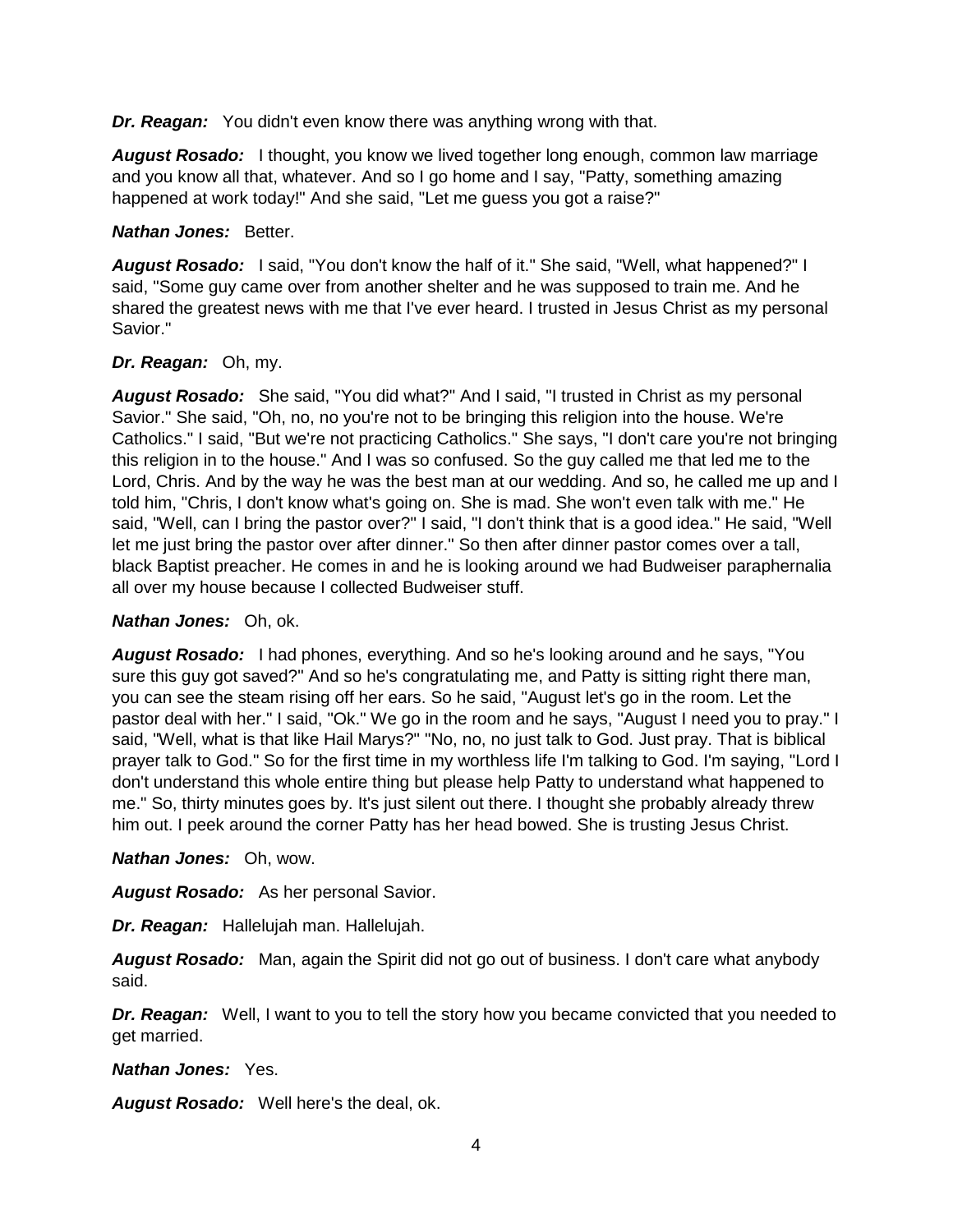*Dr. Reagan:* Because you didn't know anything about the Bible.

*August Rosado:* I knew nothing about the scripture. So a week after that same pastor, that Baptist preacher said, "August want to go to a church in Johnston, Rhode Island?" The church that we are members of today, Greater Rhode Island Baptist Temple in Johnston. And he says, "There is going to be a revival there, so I want you to come and check it out." So this was, actually the first time I've been to a Bible believing church. So we are sitting down. The guy is up there he's preaching. And then all of a sudden he uses a word that I wasn't familiar with. You know I'm not the sharpest knife in the drawer ok. Fornication. So--

*Nathan Jones:* Nobody knows what the means now days.

*August Rosado:* Now the pastor is sitting over her. Patty is where you are. And I'm over here. I said, "Fornication?" So, I looked at my pastor, I said, "Pastor Mendes what does he mean by fornication?" Oh, he know were weren't married. He said, "Well, August that is two people living together without a marriage license." He's going like this. I'm like, "Really? I thought it was like some new skin disease? Fornications." So I'm like, "Patty you know fornication is? That's two people living together without a marriage license.

*Dr. Reagan:* Oh, pass it down.

*August Rosado:* We need to get married." So that was my proposal to her by the way.

*Nathan Jones:* Oh, ok. Romantic.

*August Rosado:* It was real romantic. And so two weeks later we got married.

*Dr. Reagan:* Oh, my.

*August Rosado:* We did the right thing.

*Nathan Jones:* Amen.

*August Rosado:* And it's been 28 1/2 years God's been in our life.

**Dr. Reagan:** Well how in the world did a person with that unusual background get involved in ministry?

*August Rosado:* Brother, I just wanted to be a behind the scenes guy. Now one of my pet peeves is public speaking.

*Nathan Jones:* Pet peeves?

*August Rosado:* Yeah, I get butterflies, even today 28 ½ years later. God called me to preach in 1992.

*Dr. Reagan:* Well, you sure cover it up well.

*Nathan Jones:* Yeah, he does.

*August Rosado:* And I said, "Lord" I said, "I'm not going to preach."

*Dr. Reagan:* So, He called you almost immediately?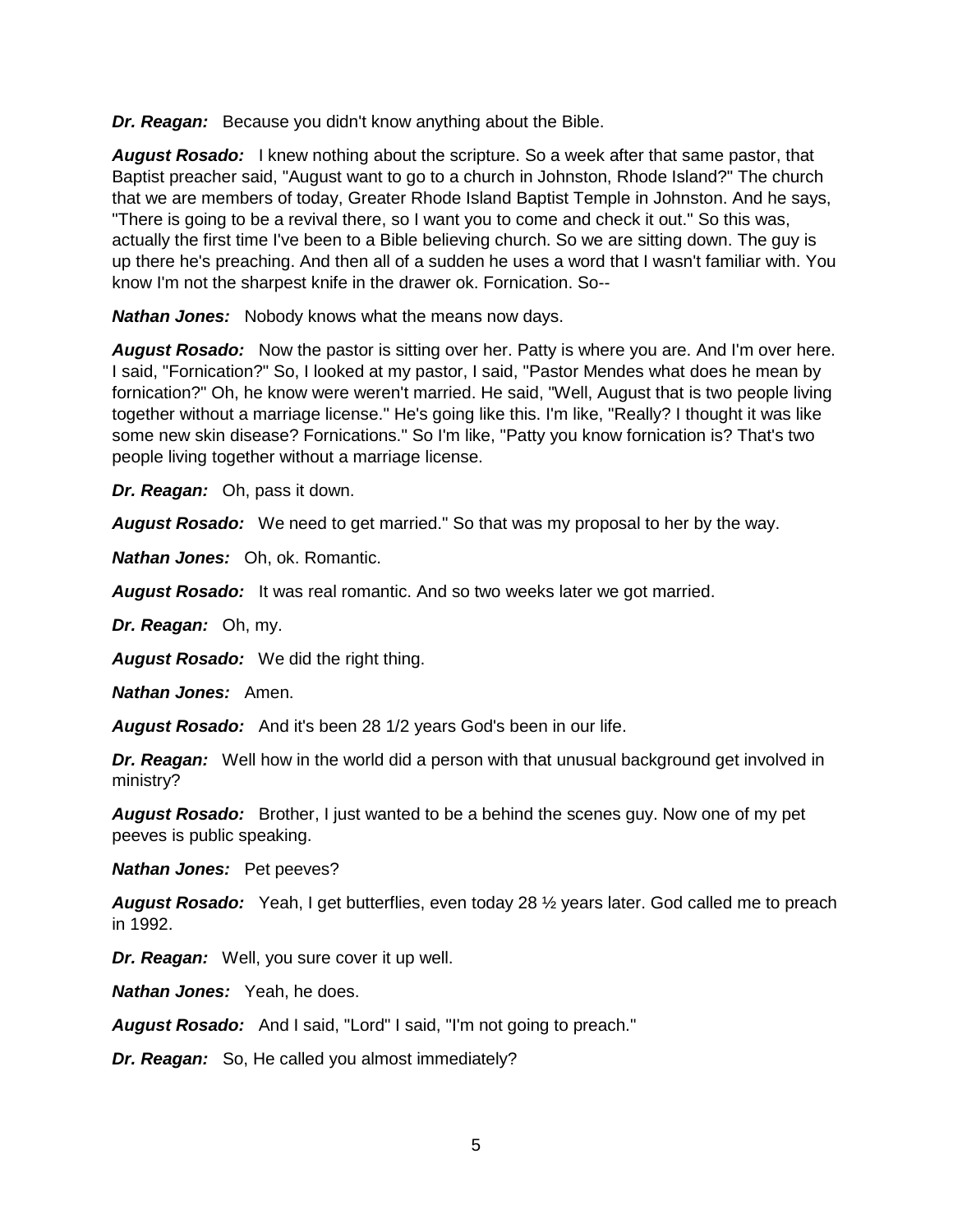*August Rosado:* Immediately. I said, "I can't do this. You are going to have to find someone better than me. I cannot stand in front of people and speak." God said, "I want you to preach." I said, "I'm not going to preach." He said, "Oh, yes you are." I said, "Oh, no I'm not." He said, "Well, yes you are." I said, "Oh, no I'm not." Well I gave in and went to Bible College; went to Friends of Israel in 1992 for that one year of schooling. Come back home--

## *Dr. Reagan:* And that was tough for you wasn't it?

*August Rosado:* It was very difficult, very difficult. But the Lord He got us through it. So then we enrolled with the Institute of Jewish Christian Studies, Zola Levitt Ministries we graduated from that. God said, "I want you to pastor." "I'm not going to preach. I'm not going to pastor." I said, "I'm not going to do it Lord." He said, "Oh, yes you are." I said, "Oh, no I'm not." He says, "Oh, yes you are." And I said, "Oh, no I'm not."

*Dr. Reagan:* How were you making your living then?

*August Rosado:* Well, I had a window cleaning business.

*Dr. Reagan:* A window cleaning, ok.

*August Rosado:* And that was supporting us. But when God calls you He is going to win all the time.

#### *Nathan Jones:* Yes.

*August Rosado:* I pastored my first church in 1999 there in New Bedford, Massachusetts. It was only until 2003, God said, "You need to go out there and teach people Bible prophecy." So Patty and I we took a step of faith. In 2008 we officially went out on the road. God has kept us busy ever since.

*Dr. Reagan:* Well, you're story reminds me of this statement in 2 Chronicles 16:9, "The eyes of the Lord move to and fro throughout the earth that He may strongly support those whose heart is completely His." It doesn't matter if you're educated, not educated. If you're smooth or not smooth. If your heart has been given to the Lord He is going to use you."

*August Rosado:* And you know something I don't know why but He's been using me.

*Dr. Reagan:* Well, why did you decide to focus on Bible prophecy of all things?

*August Rosado:* Well that is when that Baptist preacher comes into play again.

*Dr. Reagan:* Ok, tell us.

*August Rosado:* He said, "August." He said, "We are going to go to a Jewish synagogue in New Bedford and that is going to be on the Sabbath. And we are going to go there and talk to them and hopefully have a dialogue in sharing the Gospel of," He said the word, "Yeshua." I said, "Yeshua? What in the world does that mean? Is that like some type of new Tylenol or something?" You know? And he says, "No." He says, "That's Jesus' First Century Jewish name."

## *Dr. Reagan:* Yeah.

*August Rosado:* "We are going to go the Jewish people. The apple of God's eye. His chosen people." I said, "His chosen people? I though the Christians were the chosen people." No, I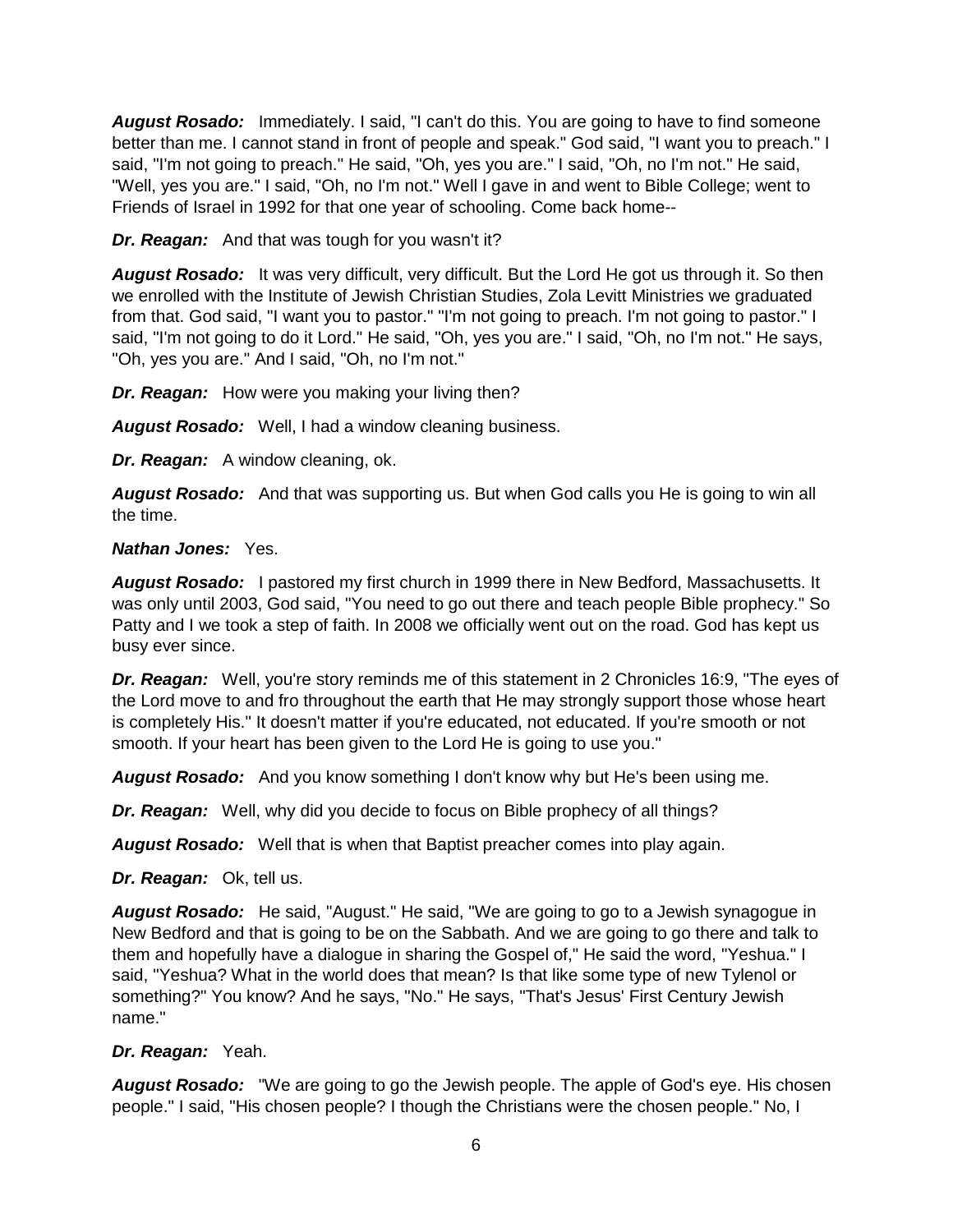didn't even know nothing about Replacement Theology and I'm teaching Replacement Theology. And so I said, "Well, ok, pastor I'll go with you." And when we got there, I mean the Holy Spirit just opened the doors for Him to share all of these Messianic prophecies. And it was right there and then the Holy Spirit hit me right between the eyes and He says, "I want you to teach about the Jewish people in Bible prophecy and the Rapture of the Church." So I dedicated 28 ½ years to do exactly that.

*Dr. Reagan:* I'll tell you--

*Nathan Jones:* Did you even--

*August Rosado:* I'm still learning something new every single day.

*Nathan Jones:* Did you even know any Jewish people when you were living in New Bedford?

*August Rosado:* None.

*Nathan Jones:* So you picked a ministry and a group of people that you had no connection to.

*August Rosado:* Had no connection to whatsoever. It was God that brought this whole thing together, Nathan.

**Dr. Reagan:** That reminds me of God calling Paul, a Jew, to spend his ministry teaching to the Gentiles.

*August Rosado:* Gentiles. A Jewish missionary to the "goy" to the Gentile.

*Dr. Reagan:* Yeah, and then the opposite with you.

*August Rosado:* And it's the opposite with me, exactly. Exactly.

*Nathan Jones:* Do you get to speak to a lot of Jews who aren't saved and teach them the Lord?

*August Rosado:* Well you know something we go to Israel three or four times a year.

*Nathan Jones:* Ok.

*August Rosado:* And for the three times we go--

*Dr. Reagan:* And sometimes you just go to witness don't you?

*August Rosado:* --to witness to the Jewish people. We pass out complete Hebrew Bibles whether we are in the Galilee, whether we are in Jerusalem or Eilat in the extreme south. We go into malls, coffee shops, wherever the Holy Spirit opens the doors and we share these Messianic prophecies with the Jewish people. And Arabs for that matter.

*Dr. Reagan:* Well I know that you spend a lot of your time teaching, and preaching, and writing about Israel. Why is there so much focus in your ministry on Israel and on the Jewish people?

*August Rosado:* Well you know I just did a TV interview recently for another ministry and I was asked that same exact question. People say, "Why do you support Israel so much?" Well I support Israel because God tells me to do so. The principle of Genesis 12:3, "I'll bless those who bless thee, curse those who curse thee." So when you bless Israel God says I'll bless you. When you curse the Jews well you're asking for serious trouble. So, I dedicated 28  $\frac{1}{2}$  years to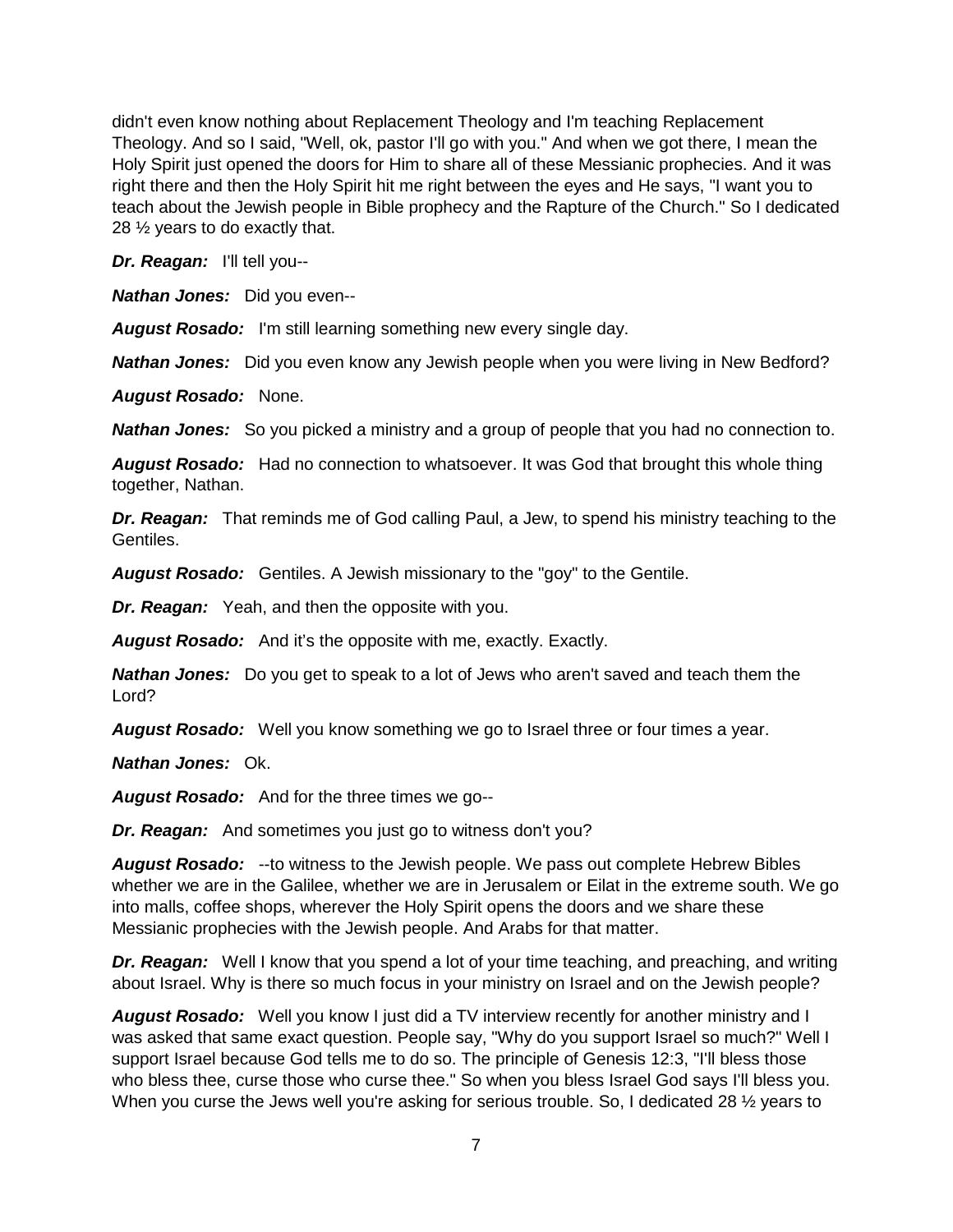do exactly that. When I read the Scriptures I find that word Israel mentioned 2,566 times. You say where did you come up with that number? I took a Strong's Concordance and I circled how many times Israel was found. I did a first count. And I did a recount and I came up with the same exact number 2,566 times God calls the land Israel. The very center of the earth based on Ezekiel chapter 5:5 where the Messiah will return to.

*Dr. Reagan:* Also since you are focused, God called your focus to be on Bible prophecy isn't it true that end time Bible prophecy focuses on Israel?

*August Rosado:* End time Bible prophecy focuses on Israel.

*Dr. Reagan:* Give us some examples of what I'm talking about there.

*August Rosado:* Well again for example when we talk about Romans 11:25 and 26, when the Messiah returns at His Second Coming. He ain't coming back to New Bedford, Massachusetts.

#### *Dr. Reagan:* He's not?

*August Rosado:* He ain't coming back to Washington, D.C. He's coming back to Eretz Israel. He's coming back to the land.

*Dr. Reagan:* You mean Texas is not His holy land?

*August Rosado:* Texas is not His holy, it may be God's country but it's not His holy land, ok? But when He comes back He's coming back based on Ezekiel 5:5, Deuteronomy 32:8, He's coming back to the very center of the earth. He's coming back to the land of Israel.

#### *Dr. Reagan:* Yes.

*August Rosado:* He is going to make the city of Yerushalayim shel Zahav, Jerusalem the City of Gold the capital of planet earth during that future Millennial Kingdom reign of Christ.

*Dr. Reagan:* Well I find a lot of Christians are surprised to discover that there are prophecies concerning Israel that are being fulfilled before their very eyes today. What would some of those be?

*August Rosado:* Well, we can just talk about this. You know there are those who are saying well there are no prophecies being fulfilled today. That's hogwash. You say that here in Texas right? That's hogwash.

*Dr. Reagan:* That's right.

*August Rosado:* Ok. There are many prophecies that are unfilled.

*Dr. Reagan:* What about their regathering for instance?

*August Rosado:* There you go. I can go to Isaiah chapter 66:7-8, "Shall a nation be born in one day?" I'm not a date setter but I will give you a date, May the 14th, of 1948 that prophecy was fulfilled in one day.

*Dr. Reagan:* That's right.

*August Rosado:* I'll give you Isaiah chapter 11:10-12, God said, "I'll bring them back into the land the second time." That implies there was a first diaspora and a First Aliyah. That implies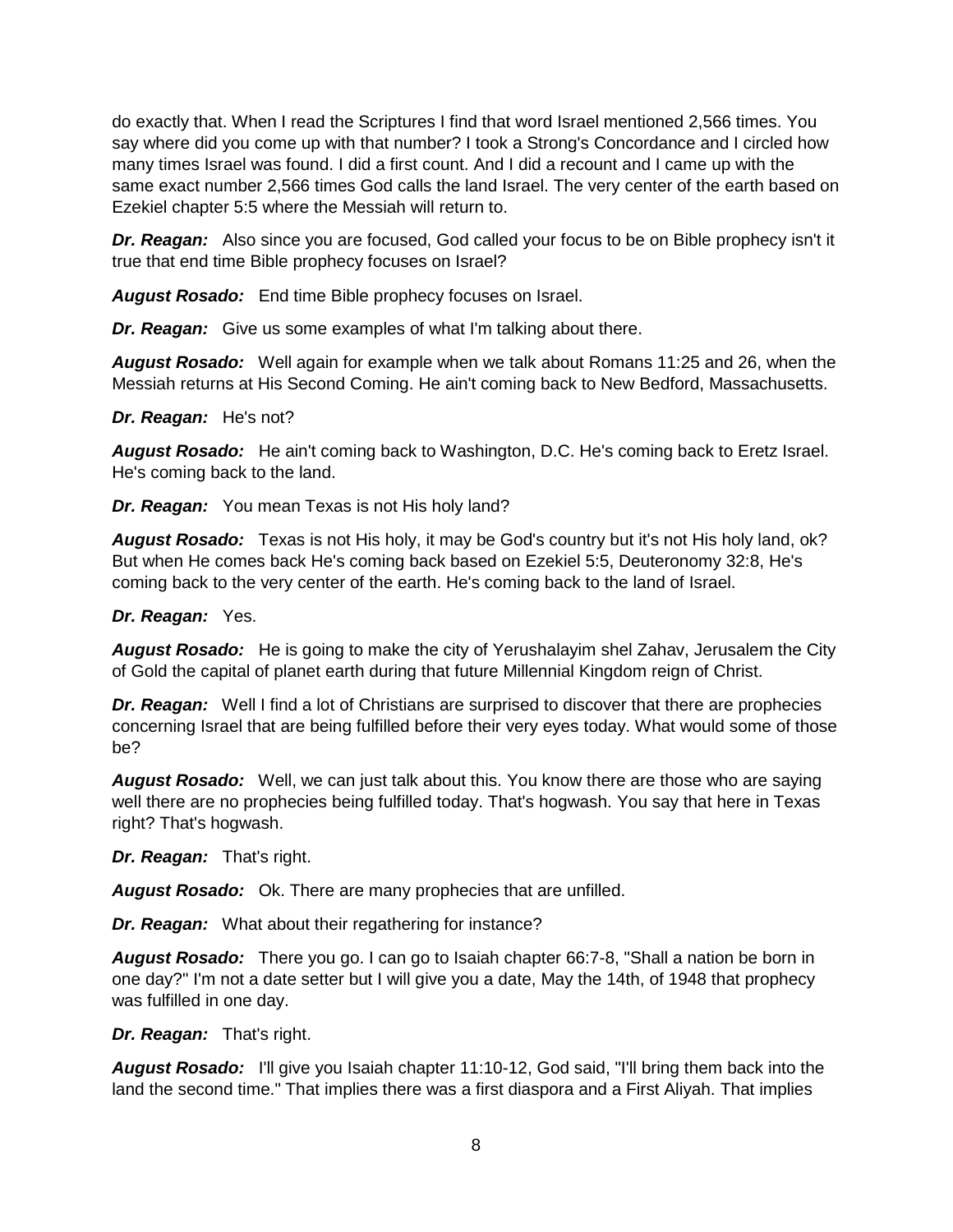there was a second diaspora 70 AD and that Second Aliyah has been happening since 1897 up until the modern creation of the Jewish state of Israel. So, yes, prophecy is being fulfilled right before our very eyes.

*Dr. Reagan:* Things like the re-establishment of their language for example because they stopped talking, speaking Hebrew when they were dispersed around the world.

*August Rosado:* Absolutely.

*Dr. Reagan:* The Bible says it will be revived in the end time.

*August Rosado:* Absolutely. God said--

*Dr. Reagan:* The revival of their land.

*August Rosado:* The revival of the land Isaiah 35:1, that when the Jews would come back the land itself would respond.

*Dr. Reagan:* It said it would be like the Garden of Eden. And you go to Israel today--

*August Rosado:* It's beautiful.

*Dr. Reagan:* --and what do you see?

*August Rosado:* It's absolutely beautiful.

*Dr. Reagan:* I mean just every kind of agricultural produce you can imagine.

*Nathan Jones:* And then you've got the Temple Institute trying to rebuild the Third Temple which we read about in the Tribulation.

*August Rosado:* And I was just right in their brand new facilities there in Jerusalem. They've got everything ready to go.

*Nathan Jones:* Ready to go.

*August Rosado:* Ready to go for a Third Jewish Temple. Well people say, "How do you know there is going to be a Third Jewish Temple?" Well just read the Word of God, Daniel 9:27.

**Dr. Reagan:** They've got it ready to go. You know I think what is going to happen is that when they can do that they are going to put up a tabernacle like the Tabernacle of Moses, a tent temple then start building the permanent one around it. But they could put it up overnight like that. They are ready.

*August Rosado:* When I was at the Temple Institute Dr. Reagan I said, "Listen, if you were to start construction on the Temple tomorrow how long would it be?" You know what she told me? "We can have a temple up and running in one year."

*Nathan Jones:* One year.

*Dr. Reagan:* One year.

*August Rosado:* One year? Here I'm thinking maybe four, or five or ten years. One year. They've got the technology to move that fast.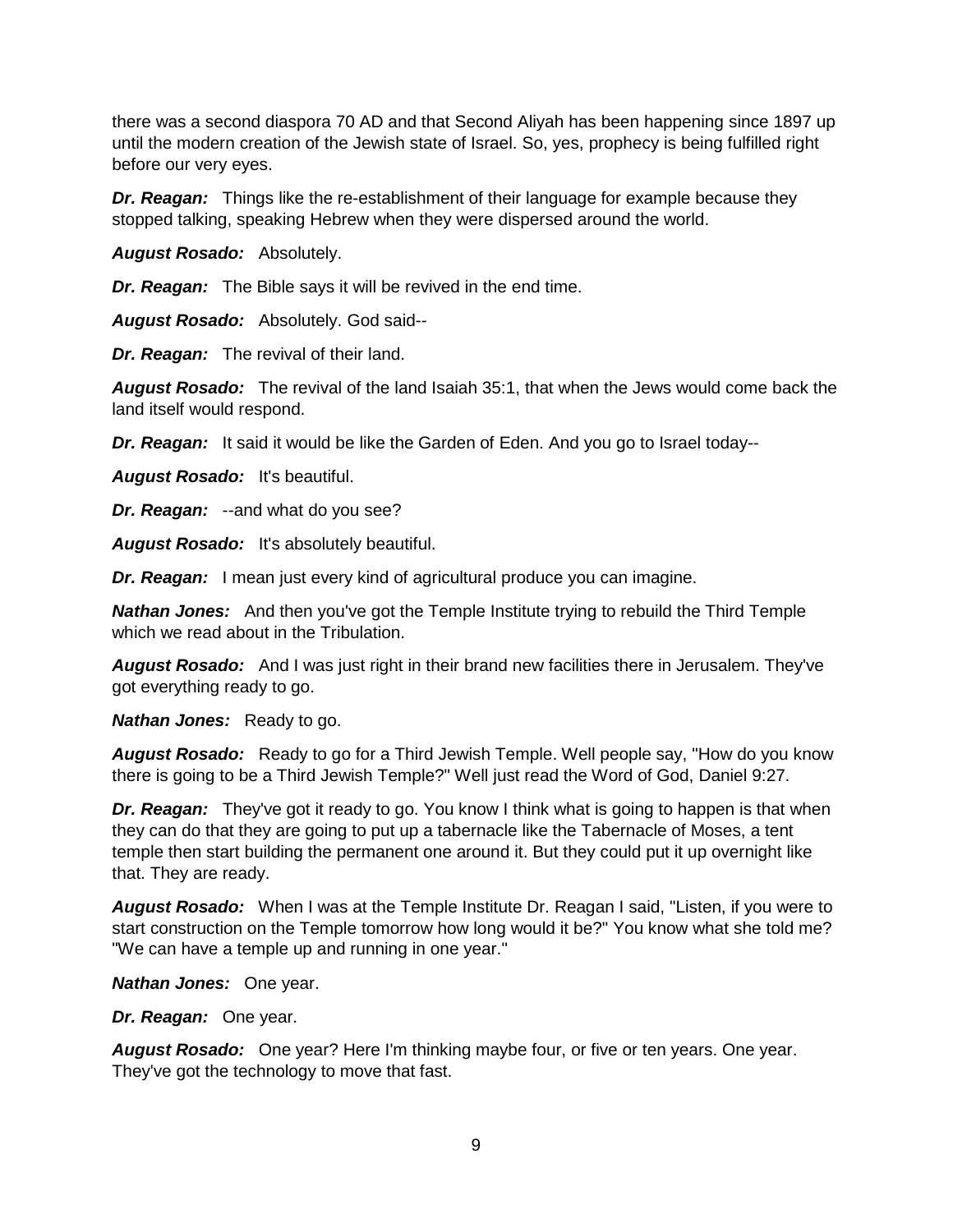*Dr. Reagan:* Well what do you say to people in mainline churches who take the position that the Jews are Christ killers, and because they are Christ killers God has washed their hands of them, has no purpose left for them whatsoever. And that their persecution and suffering is justified.

*August Rosado:* Well, you know that really sticks in my craw when I hear people talk like that. You know the Jews were responsible for the death of Jesus Christ. They're Christ killers. God wants nothing to do with them because they've sinned. Well let me let the Church in on a little secret, Christians sin too. That mean God's finished with you?

*Dr. Reagan:* No, we don't.

*August Rosado:* You know?

*Dr. Reagan:* Are you sure about this?

*August Rosado:* Acts chapter 4:27 tells us exactly who the guilty parties, plural are.

*Dr. Reagan:* Yes.

*August Rosado:* The Jews and the Gentiles.

*Dr. Reagan:* Right.

*August Rosado:* The Jews gave the order, the Gentiles carried it out. We are all responsible for the death of Jesus Christ. It's not fair--

*Dr. Reagan:* Yeah, you and I are.

*August Rosado:* Exactly. It's not fair to just say it's the Jews. It's Anti-Semitism and by the way God is not done with Israel.

*Dr. Reagan:* Jesus died for all our sins. I mean I'm as responsible for Him being on the cross as you are, or the Jews or anybody else.

*August Rosado:* Exactly.

*Dr. Reagan:* And furthermore the Bible is very clear that God still loves the Jewish people, still has a purpose for them. The three most hated chapters in the New Testament are Romans 9- 11.

*August Rosado:* Whoa, that's powerful.

*Dr. Reagan:* The Church will not even talk about them because it just--for example Romans 11 starts out, "God has not rejected His people has He?" That is Paul asking. And the Church says, "Yes." And what does Paul says, "May it never be."

## *August Rosado:* God forbid.

*Dr. Reagan:* God has not rejected His people whom He foreknew." And yet for 2,000 years the Church has taught the exact opposite of that.

*August Rosado:* The Church has said that God has washed His hands of Israel. If you hold to Replacement Theology then my advice to you is go to the book of Romans, rip out chapters 9, 10, and 11 out of your Bible. As long as that is there Replacement Theology is false doctrine.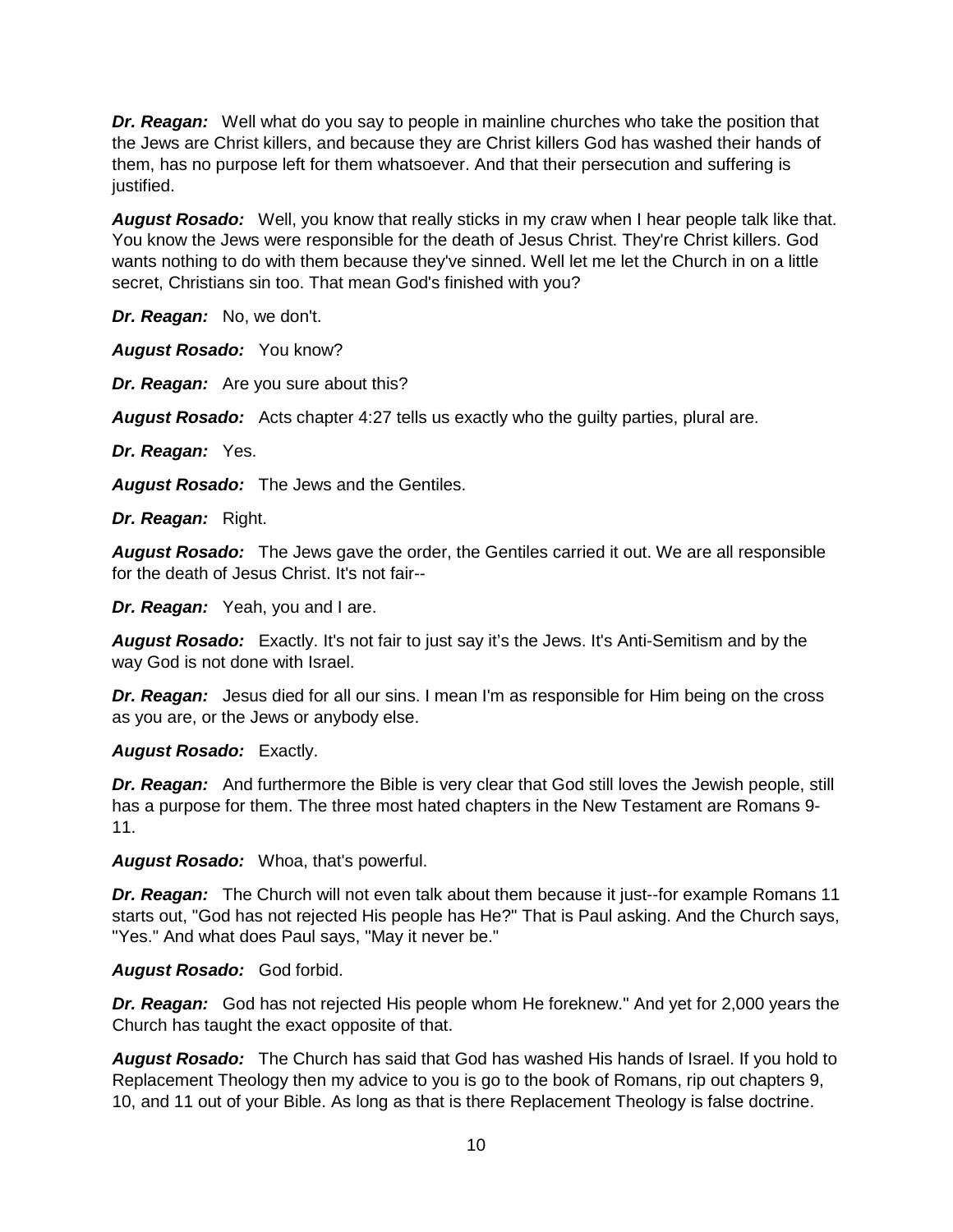*Nathan Jones:* Well what are the responses you get when you tell Jewish people? Because you've had a miraculous transformation and you want to see Jewish people have a miraculous transformation. But I assume that many Jewish people still have the blinders on. But you see a lot of people still come to the Lord that are Jewish, right?

*August Rosado:* You know we led two Jewish men to the Lord. One of them was in Haifa at a restaurant. I shared my testimony with this young Jewish man. And I told him how Yeshua changed and transformed my life and that He can do the same for you. We shared with him those Messianic prophecies right there in the restaurant. Dr. Reagan, tears started come down from his eyes. He kneeled right there on the table in a busy restaurant and we led him to the Messiah.

*Dr. Reagan:* Well that's a point that I often make to people when they tell me, "Well, I'd like to witness for Jesus but I don't know all the verses and everything." And I say, "Hey, the greatest witness is to tell people how Jesus changed your life, and you can do that." You can do that, you can tell people how He changed your life and that will have a tremendous impact on them.

*August Rosado:* It sure will. I think we all should have a testimony. You know the Bible says, "Be ready, in season and out of season to give your testimony." 1 Peter 3:15 says we need to be ready to give an answer.

*Dr. Reagan:* And another point you just made is very important that I emphasize to people, if you're going to witness to a Jewish person don't open the New Testament because they have been taught that is a Gentile book. They have been taught that it is a horrible book, it shouldn't be in the Bible. You don't need to if you know the Old Testament prophecies all you need to do is show them how Jesus fulfilled what their own prophet said. On the day of Pentecost when Peter preached the very first Gospel sermon the only thing he did was he said, "The prophet said this, Jesus fulfilled it. The prophet said this, Jesus fulfilled it"

## *August Rosado:* Yes.

*Dr. Reagan:* "The prophet said this Jesus fulfilled." Finally they just yelled out, "What must we do?" You know?

*August Rosado:* Amen. Amen. I mean familiarize yourselves with the Messianic prophecies.

*Dr. Reagan:* And Paul told Timothy, he said, "You know from the youngest years you learned what's necessary for salvation."

#### *August Rosado:* Yes.

*Dr. Reagan:* Well he didn't have the New Testament, it didn't exist.

*August Rosado:* It didn't exist yet.

*Dr. Reagan:* He learned it all from the Old Testament. And that's what you have to use if you are going to work with Jewish people.

*August Rosado:* Well Yeshua what did He do in the Gospels? Quoted the Old Testament.

*Dr. Reagan:* Right.

*August Rosado:* The Gospel is replete throughout the Old Testament.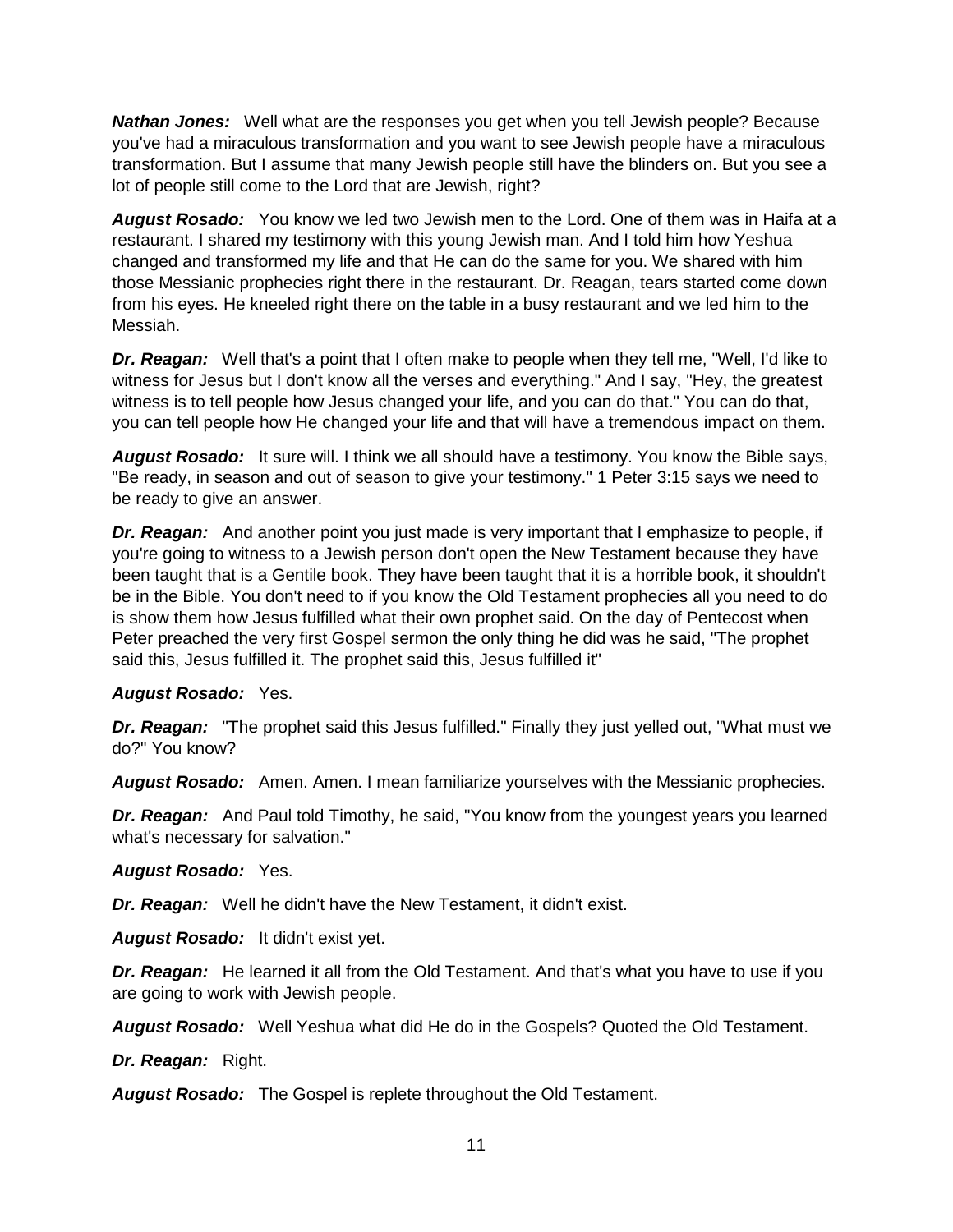## *Dr. Reagan:* Right.

*August Rosado:* And that's exactly what we use when we go to Israel and share the Gospel with the Jewish people, we go right to the Old Testament. Right in their own backyard, that's what had that guy on his knees. A waiter at a restaurant in Haifa with tears coming down his eyes.

## *Dr. Reagan:* Oh, my.

*August Rosado:* That was Rauch Hako'desh that was the Holy Spirit of God that hit him right between the eyes.

#### *Nathan Jones:* Amen.

*August Rosado:* Simply because we went to the Old Testament, not the New, the Old and shared those prophecies with him.

*Dr. Reagan:* Yeah. Well it reminds me of a fella who has a national television program, Sid Roth who is a Messianic Jew. And I remember him talking about how he grew in New York City and he used to go to the New York Public Library for lunch and he would sit there and read the magazines and newspapers while he ate his lunch. And one day he looked down there was a "Ripley's Believe it or Not," and he opened it up and started turning through it and there was a picture of a Jesus type person that said at the bottom, "Believe it or not Jesus was a Jew." And he thought man alive, these Gentiles tell such lies. And he looked around to make sure nobody was looking and tears the page out, he takes it home to his Orthodox Jewish father and he says, "Look at the lies they're telling." He said, "Well, son, he was a Jew." And he was astonished. So the next time he went to the library he went back in the deepest, darkest part of the library, got a New Testament and started reading it and accepted Jesus as his Lord and Savior.

*August Rosado:* You see again, the Holy Spirit did not go out of business in the First Century.

*Dr. Reagan:* No.

*August Rosado:* He is still working those very miracles today.

*Dr. Reagan:* Still changing hearts, still changing.

*August Rosado:* If he can do it with this guy, he can do it with a Jew or Gentile for that matter.

*Nathan Jones:* Well I have been working with a Jewish friend on line and she is very Jewish, but secular Jewish. And she hates Christmas and she says she feels so left out about anything and all. I said, "Hey, it is a Jewish family in Israel, and the only Gentiles involved were Persian magi who were bowing down to a Jewish King." She'd never heard that before. Never taught.

*August Rosado:* That's a good point. That's definitely a good point.

*Dr. Reagan:* Well let me ask you a more general question about Bible prophecy in general and that is that is probably one of the most ignored subject in churches today. Pastors just stay away from it. And I want you to--what is the importance of pastors at least preaching from time to time about Bible prophecy and about the return of Jesus?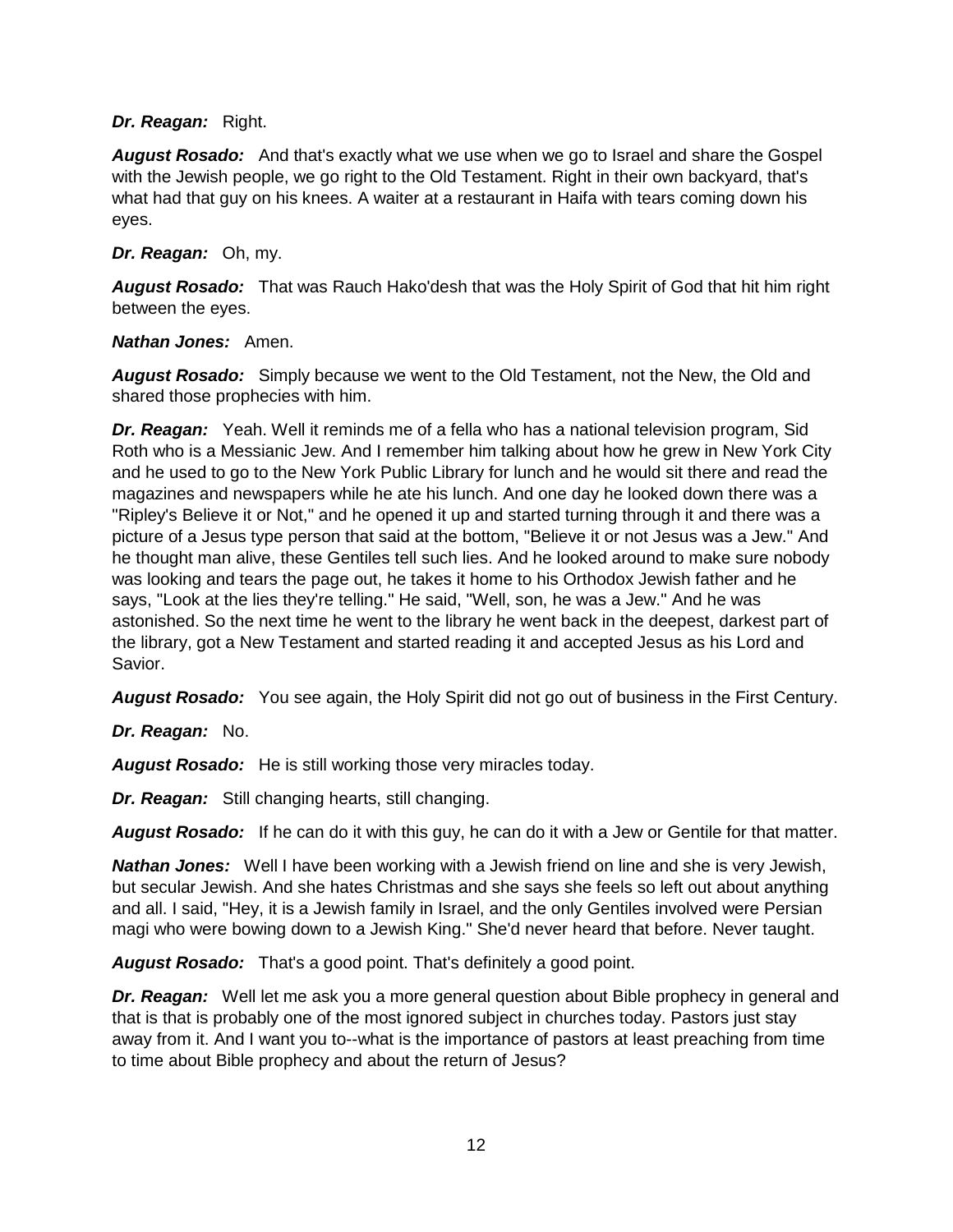*August Rosado:* Well, you know, Dr. Reagan, last time that we were together and we talked about this very subject. And I called a church in Warwick, Rhode Island and the pastor was extremely nice but he said, "August," he says, "I really appreciate what you're doing." He says, "But we can't have that type of subject taught in this church." I said, "Pastor, why not? It's a subject that permeates one-third of the Word of God. One out of every three verses in the scriptures deal with Bible prophecy. Why won't you have someone teach it?" He says, "Well, our people just can't understand it. I don't even understand it and I have a doctorate."

*Nathan Jones:* Oh, well you can fix that problem.

*August Rosado:* I said, "Well sir, I think you need to get your money back from that school." You know?

*Nathan Jones:* I remember taking Old Testament classes, we took prophetic classes you can't get out of Seminary without taking classes on prophecy. So, then they graduate and then they won't teach it because they say they don't understand it. So, you have to wonder what kind of education they were getting.

*August Rosado:* You know it is like pie in the sky theology. You know? We are just going you know like pan millennialism, it is all just going to pan out in the end so we shouldn't be bothering ourselves.

*Dr. Reagan:* 2 Timothy 3:16 says, "All scripture is inspired by God and profitable for teaching, for reproof, for correction, for training in righteousness." We have no justification for taking onefourth, to one-third of God's Word, putting it on the shelf and say, "That's not for us today." It is for us today.

## *August Rosado:* Absolutely.

*Dr. Reagan:* And I often tell preachers, "If you will ever really preach that--get your people to believe two things, number one Jesus really is coming back. The average Christian believes it here, but they don't believe it there. And number two that is an event that could occur any moment. You will transform their lives and they will commit themselves to evangelism, and holiness and what more could you ask for?

*August Rosado:* Oh, Amen. That is right out of Titus chapter 2. You know? We are looking for the blessed hope, the glorious appearing of our great God and our Savior Jesus Christ. The church today is not looking for Him. I think we are more concerned on who the Antichrist is going to be.

*Dr. Reagan:* Well if you were to sum up your message, what would sum it up as? What is your basic message?

*August Rosado:* My basic message today is that number one Jesus Christ is indeed coming soon.

*Dr. Reagan:* Yes.

*August Rosado:* Number two we need to be busy for the Lord.

*Dr. Reagan:* Yes.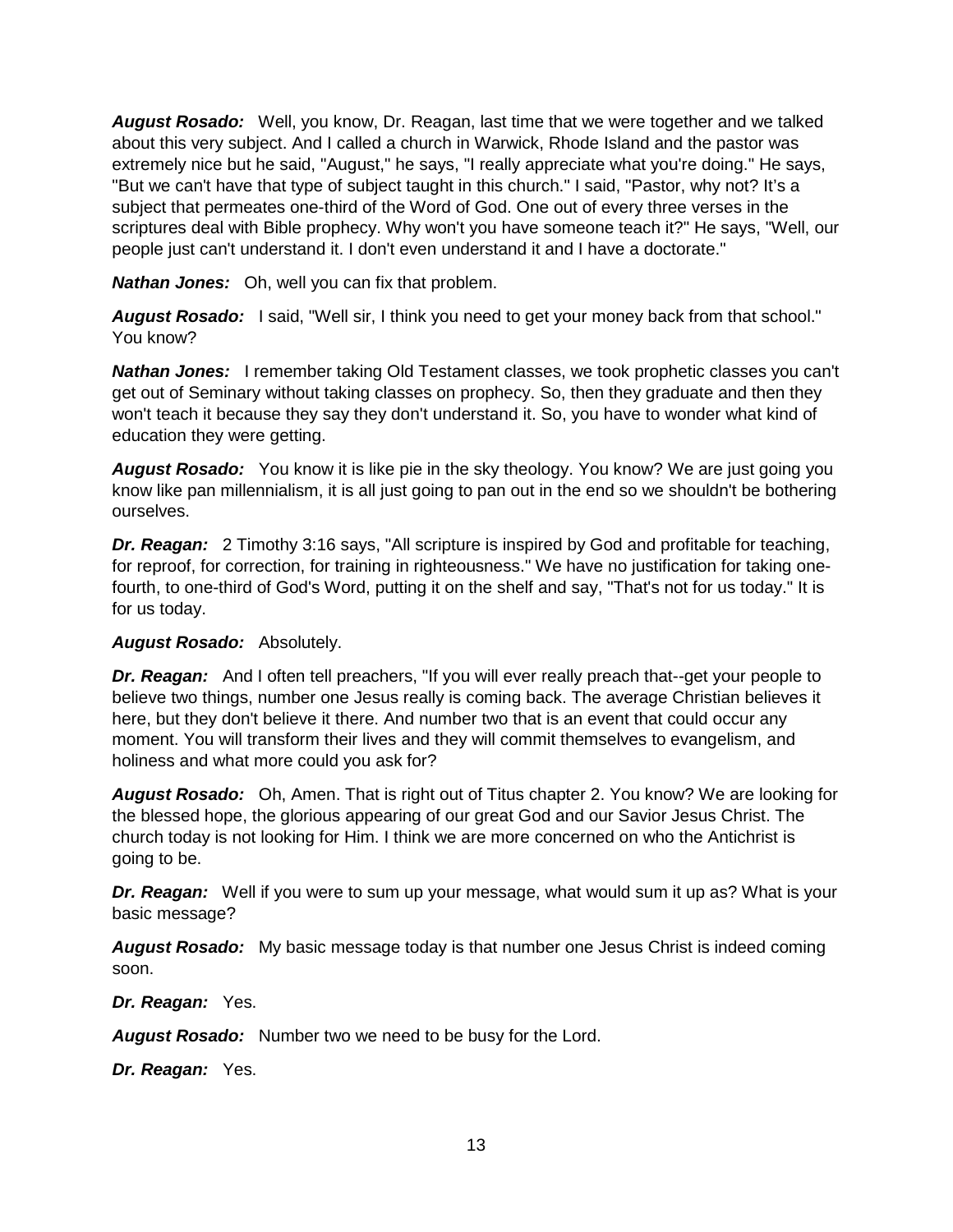*August Rosado:* Living holy, righteously and godly in this present world. I don't want the Lord to come and catch me unaware as I'm living a sinful lifestyle out of the will of God.

*Nathan Jones:* Amen. Amen.

*Dr. Reagan:* Yeah.

*August Rosado:* Amen. We need to be living holy, righteously and godly in this present age. Winning souls, whether Jew, or Gentile to Jesus Christ, because I believe Dr. Reagan we are living on borrowed time.

*Dr. Reagan:* Yeah. Yeah.

*August Rosado:* We are running on fumes as they say.

*Dr. Reagan:* That's right.

*August Rosado:* So, we need to get busy for the kingdom, right here, and right now because time is running out.

*Dr. Reagan:* And you say we are living on borrowed time, because the Lord gave us signs to watch for and we can see those signs all around us today.

*August Rosado:* Absolutely.

**Dr. Reagan:** I mean it's just, this is one of the most exciting times to live in all of history, except for the first time that the Lord came.

*August Rosado:* I tell you it makes me want to practice my rapture take off, brother, I hear Him right now. Amen. Yeah, I mean we are seeing prophecy unfold right before our very eyes. I believe we could be that generation, Dr. Reagan.

**Dr. Reagan:** Now, you're located in Connecticut, but you go all over the nation preaching and teaching don't you?

*August Rosado:* Actually we are located in Lincoln, Rhode Island, right near the Connecticut border.

*Dr. Reagan:* Rhode Island, I'm sorry. Yeah, Rhode Island.

*August Rosado:* But the Lord has opened the doors for my wife and I to travel all over.

**Dr. Reagan:** How about looking right into that camera there and telling people how to get in touch with you.

*August Rosado:* Well, folks, you can contact us at Today in Bible Prophecy Ministries, our website is: todayinbibleprophecy.org. You can sign up for our newsletters while you're there. You can take Israel trips with us. You can contact us. Look at our videos, our audio, pictures from Israel and I hope it will be a blessing to you.

*Dr. Reagan:* And you have a radio streaming program on there.

*August Rosado:* Yeah, we're on Facebook every single morning at 11 AM Eastern Standard Time teaching a book on prophecy, so you can check that out as well.